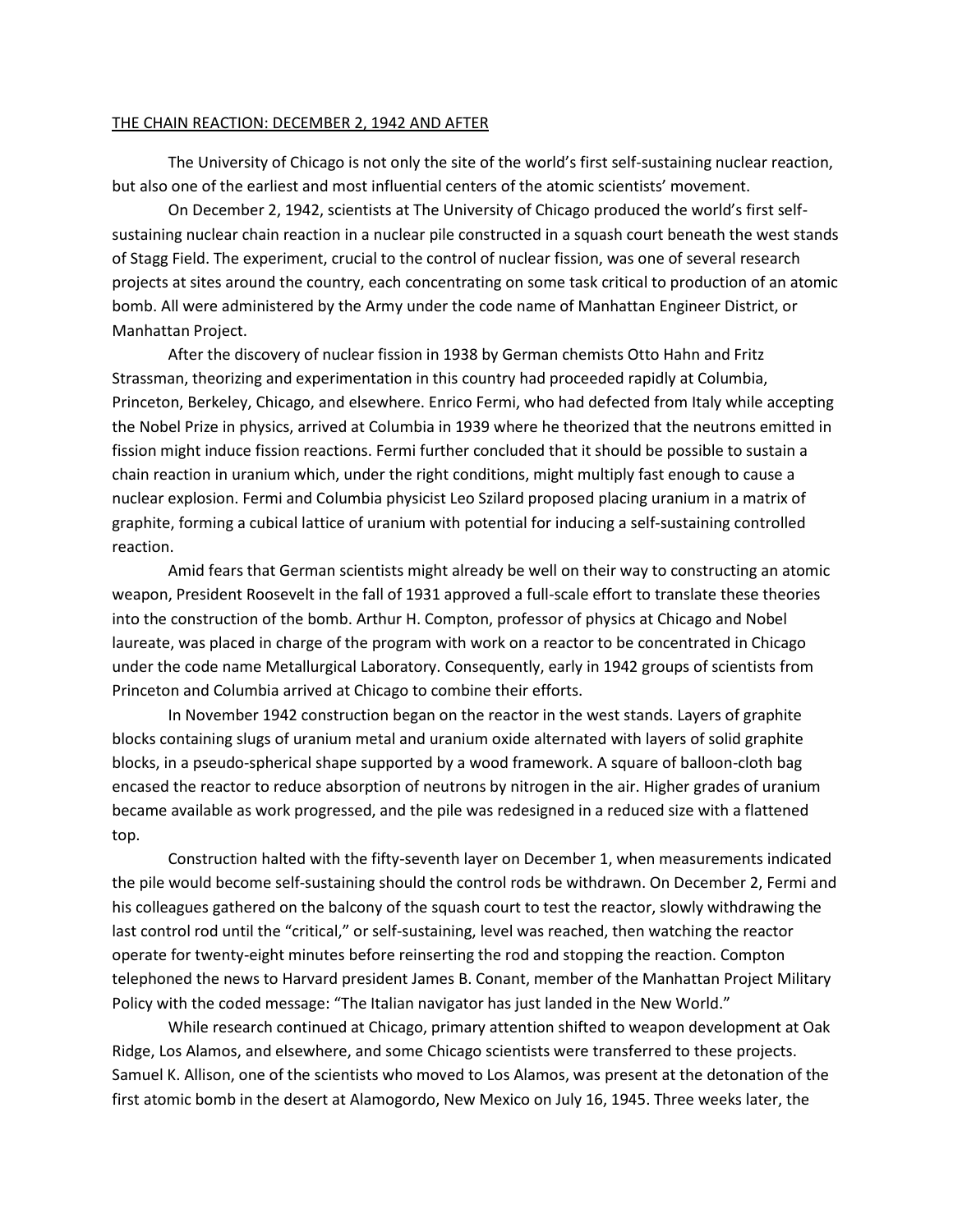first atomic bomb was dropped over Hiroshima, Japan.

Chicago was one of the earliest centers where apprehension about the dangers of nuclear research found expression. By the summer of 1943 Chicago staff members were voicing their concerns in private conversation, as well as at several meetings held with project permission, but with guard present. At one of these gatherings James Franck, a German Jewish refugee who had become professor of chemistry at the University in 1938, spoke movingly of his own experience of the danger of governmental control over science.

Throughout 1944 the scientists expressed their opinions with increasing frequency and clarity. Compton and the Metallurgical Project council authorized a committee headed by Zay Jeffries to appraise the future of nuclear research. The Jeffries Report, submitted to Compton on November 18, 1944, included a lengthy section concerning the grave dangers posed by nuclear weapons, and the need for education of the general public, and the critical importance of international controls. Meanwhile, a group of twenty-two Chicago scientists headed by Samuel Allison, recommended to Washington that the United States forewarn its allies of the bomb.

In June of 1945, when the War Department formed an Interim Committee to recommend executive and legislative policies for nuclear energy in the postwar period, Met Lab scientists organized committees to transmit their views to Washington. Franck chaired the Committee on Social and Political Implications which drafted a report underlining the need for internal controls and anticipating the nuclear arms race. The committee urged that the atomic bomb be demonstrated to Japanese leaders in an uninhabited place rather than dropped without prior warning, arguing that "if the United States were to be the first to release this new means of indiscriminate destruction upon mankind, she would sacrifice public support throughout the world, precipitate the race for armaments, and prejudice the possibility of reaching an international agreement on the future of such weapons."

The bombing of Hiroshima heightened the urgency of earlier discussions, and the Franck Committee called an open meeting of the Chicago staff on the evening of August 7, the day following the bombing. Those gathered designated Eugene Rabinowitch chair of a group to draft a statement arguing for civilian administration of atomic research, international controls to head off an arms race (including the possibility of world government as a means to this end), and the need to educate scientists, governmental leaders, and the public about atomic weapons as well as about potential energy applications.

Chicago scientists were particularly concerned about federal legislation, especially in regard to secrecy and military control in atomic research. Leo Szilard, who had come to Chicago from Columbia in 1942, and who was active member of the Franck Committee, outlined in early September a "platform for conversations" with members of Congress, signaling the key role which Chicago scientists were to play in Congressional lobbying. By September 14, a Planning Committee was circulating a "Statement of Intent" for what was to organize officially a few days later as The Atomic Scientists of Chicago.

The May-Johnson Bill, introduced in Congress in early October, called for stringent security restrictions, failed to provide for the sharing of information with foreign countries, and granted a dominant role to the military, which galvanized scientists throughout the country. Fledgling organizations at several research sites began issuing press releases, writing to the War Department, and wiring members of Congress to point out the bill's shortcomings. John A. Simpson, chair of the executive committee of the Atomic Scientists of Chicago, joined William Higinbotham of the Los Alamos group in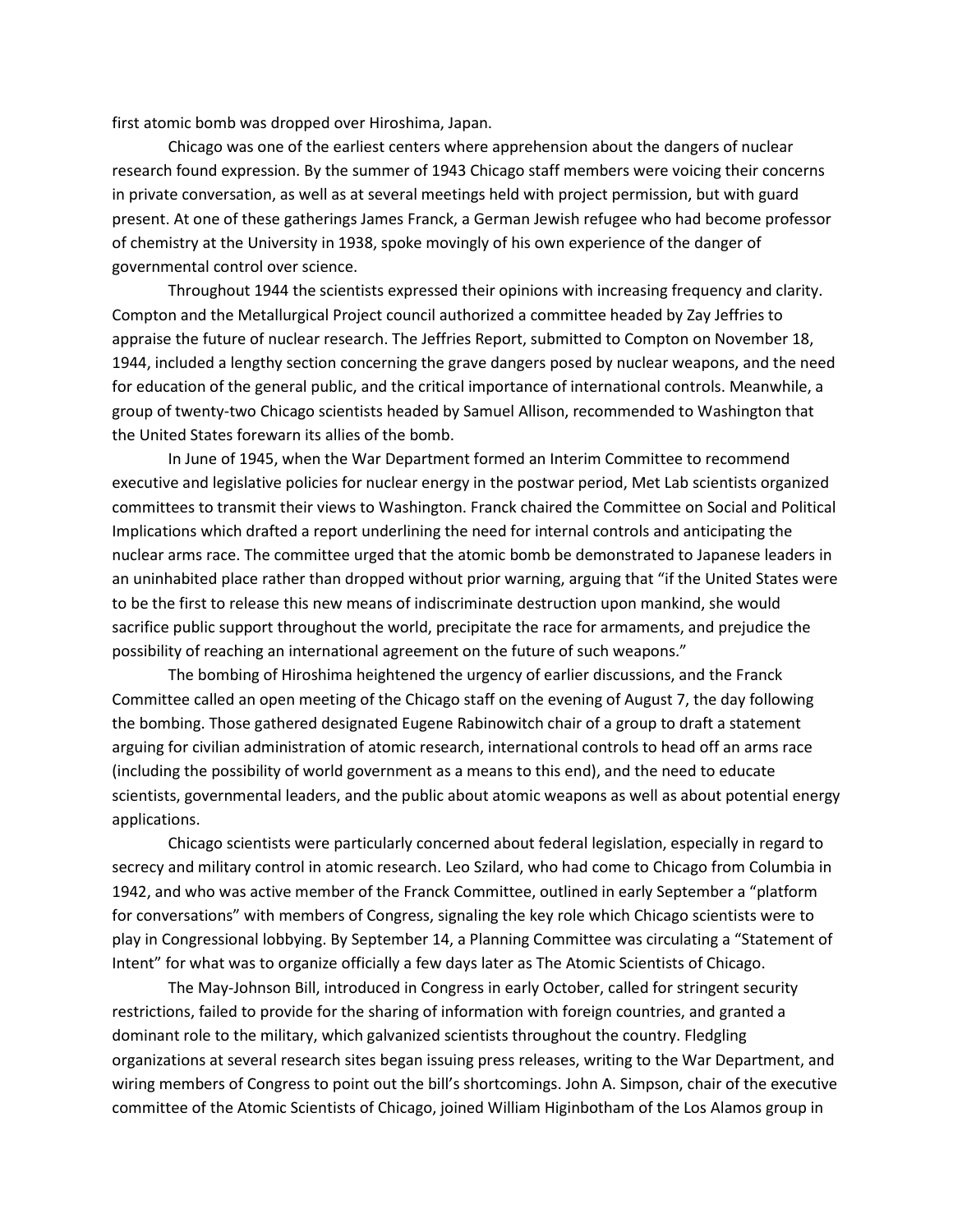coordinating the Washington effort, notifying local organizations of critical turns of events and attempting to channel the energies of eager scientists who appeared in the capital to volunteer.

With the tabling of May-Johnson in December, due in part to lobbying by scientists' groups, the Atomic Scientists of Chicago turned their attention to popular education, particularly in the Midwest. The ASC editorial group prepared a pamphlet, *The Atomic Bomb*, which was ready for distribution in mid-February 1946. During the winter of 1945-1946, the ASC speakers bureau filled an average of one request per day from schools, churches and synagogues, clubs, and business associations. Over forty members used these opportunities to explain the essential facts of atomic energy, and impress on the public the need for international control of arms and civilian control of research.

Perhaps the most concrete demonstration of the commitment of the Chicago scientists to educate themselves and others and the most enduring symbol of the scientists' movement as a whole was the *Bulletin of the Atomic Scientists*. This publication was reputedly conceived in the unlikely setting of Hyde Park's Stineway Drug Store where Eugene Rabinowitch, Hy Goldsmith, and social scientist Edward Shils met to drink coffee and discuss means of weighing issues and share opinions in the atomic policy debate. On the basis of a proposal from Rabinowitch and Goldsmith, the ASC executive committee on November 24, 1945, authorized a newsletter with weekly committee reports, items from other site newsletters, and responsible statements as well as "terrible stuff" from the public press.

Goldsmith and Rabinowitch guided the enterprise which had an almost immediate impact far beyond the Chicago area. Goldsmith, a physicist, had wide contacts outside the scientific community which set the *Bulletin* apart from other site newsletters, and Rabinowitch, a Russian-born biophysicist who had collaborated with James Franck at Göttingen in the early 1930s, was a talented writer with a deep and longstanding concern about the bomb's practical and social implications. He had played a key role in formulating the Franck Committee report and in the organization of the ASC.

The first issue of the *Bulletin of the Atomic Scientists of Chicago* appeared on December 10. Its six pages featured an ASC press release on the anniversary of Pearl Harbor, pointing out the futility of nuclear preparedness and urging efforts to achieve international control. From the beginning, the editors were interested in distributing the *Bulletin* not only locally and at other research sites, but to interested or influential "nonscientific" groups and individuals.

Reflecting its broad appeal, the *Bulletin* dropped *of Chicago* from its name in the seventh issue (March 15, 1946) and published an increasingly wide range of articles, from the technical ("Can Air or Water Be Exploded?" by physicist H. A. Bethe) to the general ("The Moral Responsibilities of Scientists" by British physiologist A. V. Hill). The editors continued to publish important primary documents such as the report of the State Department Committee on Atomic Energy which was hailed as the first step toward international control. Commentary by scientists frequently accompanied such documents, in this instance by Harold Urey, professor in the University of Chicago Department of Chemistry and wartime director of a Manhattan Project laboratory at Columbia.

It was not until 1947 that the *Bulletin* cover began to display the Doomsday Clock, which, originally intended to mark halting progress towards arms control, has since become symbolic of the *Bulletin's* cause. Designed by Martyl Langsdorf, the wife of a Manhattan Project physicist, the clock evoked both the imagery of the Apocalypse, and the contemporary idiom of military attack—the countdown to zero hour. The precise location of the minute hand took on greater significance when the editors decided to move it to reflect changes in international security. Having begun at eight minutes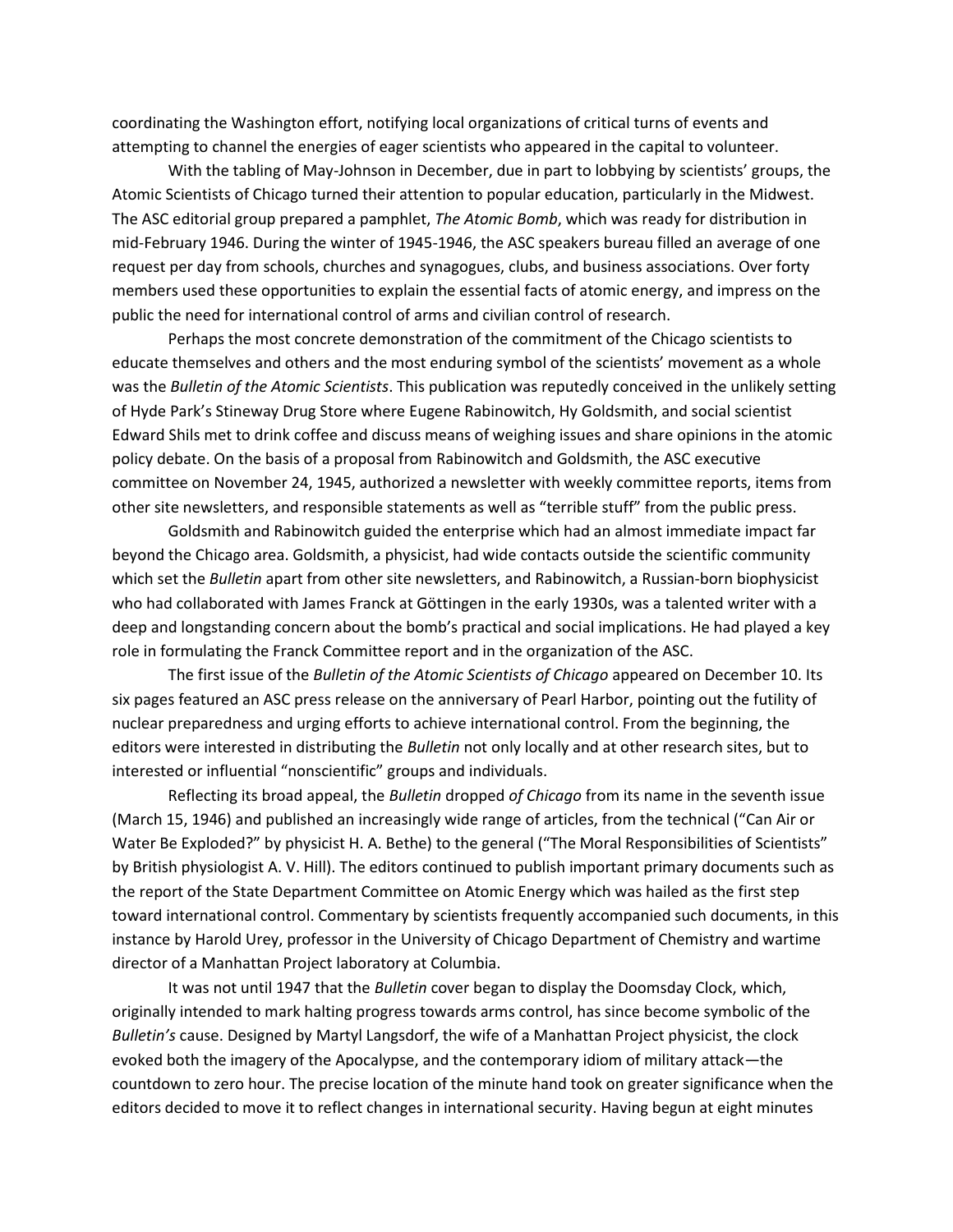before midnight, the clock has been as close as two minutes, where it stood from 1953 to 1960 following nearly simultaneous detonations of hydrogen bombs by the United States and the Soviet Union. The clock has moved forward and back fourteen times, and since 1988 has been pushed backward from six to seventeen minutes to midnight.

Soon after atomic scientists began their lobbying campaign in Washington in the fall of 1945, the advantages of a joint organization for scientists across the country became apparent, not only for maximum efficiency as a lobby, but for exchange of opinions and information and for mutual support. This culminated in a meeting of seventeen delegates representing twelve scientists' associations at George Washington University where a constitution for the Federation of American Scientists was drafted in early December 1945. The constitution set forth the group's aims as working toward international control and scientific cooperation, examining the social responsibilities of scientists, dissemination of facts germane to the social implications of atomic research, and safeguarding freedom of inquiry and of information in science.

Senator Brien McMahon's introduction on December 20 of S-1717, a bill to guide the development and control of atomic energy, demanded the organization's immediate attention. After studying the bill, the FAS pronounced it "the best practical solution to a number of complicated and difficult problems," and provisionally recommended that its constituent associations work enthusiastically for the bill's passage. Providing for civilian control of atomic energy and pointing in the direction of international arms control, the bill approximated what the scientists had been advocating.

The FAS directed its efforts on behalf of the McMahon Bill toward Congress and toward the general public. When President Truman endorsed the principle of civilian control, FAS secretary Melba Phillips sent a telegram to each association urging a flood of telegrams and letters supporting Truman and McMahon. The Atomic Scientists of Chicago immediately wired back the text of their letter to McMahon and the FAS reissued this strong statement of support as its own in a press release the following day.

The greatest strength of the FAS campaign was the decree to which it stimulated and worked in cooperation with lay organizations at the grassroots level. In February, the Washington office prepared a petition to Congress which incorporated the language of the Chicago letter and the FAS press release and distributed it to research sites, organizations, and individuals for circulation. In the first ten days, four thousand persons around the country signed the petition. A prime example of cooperation at the local level was the close association of the Chicago scientists with the Chicago Committee for Civilian Control of Atomic Energy, an umbrella organization of forty-one civic groups coordinated by Mrs. Harriet Welling, a prominent Chicagoan. Sharing a cramped basement office in the Social Science Research Building with the ASC and the *Bulletin*, Mrs. Welling and her corps of volunteers marshalled public support by distributing fifty thousand copies of an "Atomic Power Quiz" and contacted Illinois members of Congress at crucial junctures to assure their endorsement of S-1717.

When the House of Representatives on July 20 passed a watered-down version of the bill which the Senate had approved in June, the FAS expressed dismay over the amendments providing for military influence, extreme security regulations, dropping of grants-in-aid research, and other changes. Within twelve hours of the House action, wires went out to the associations, calling for "an avalanche of telegrams" to the House-Senate conference committee and visits to Washington by scientists "with American names." (During earlier lobbying one legislator wondered whether there were any atomic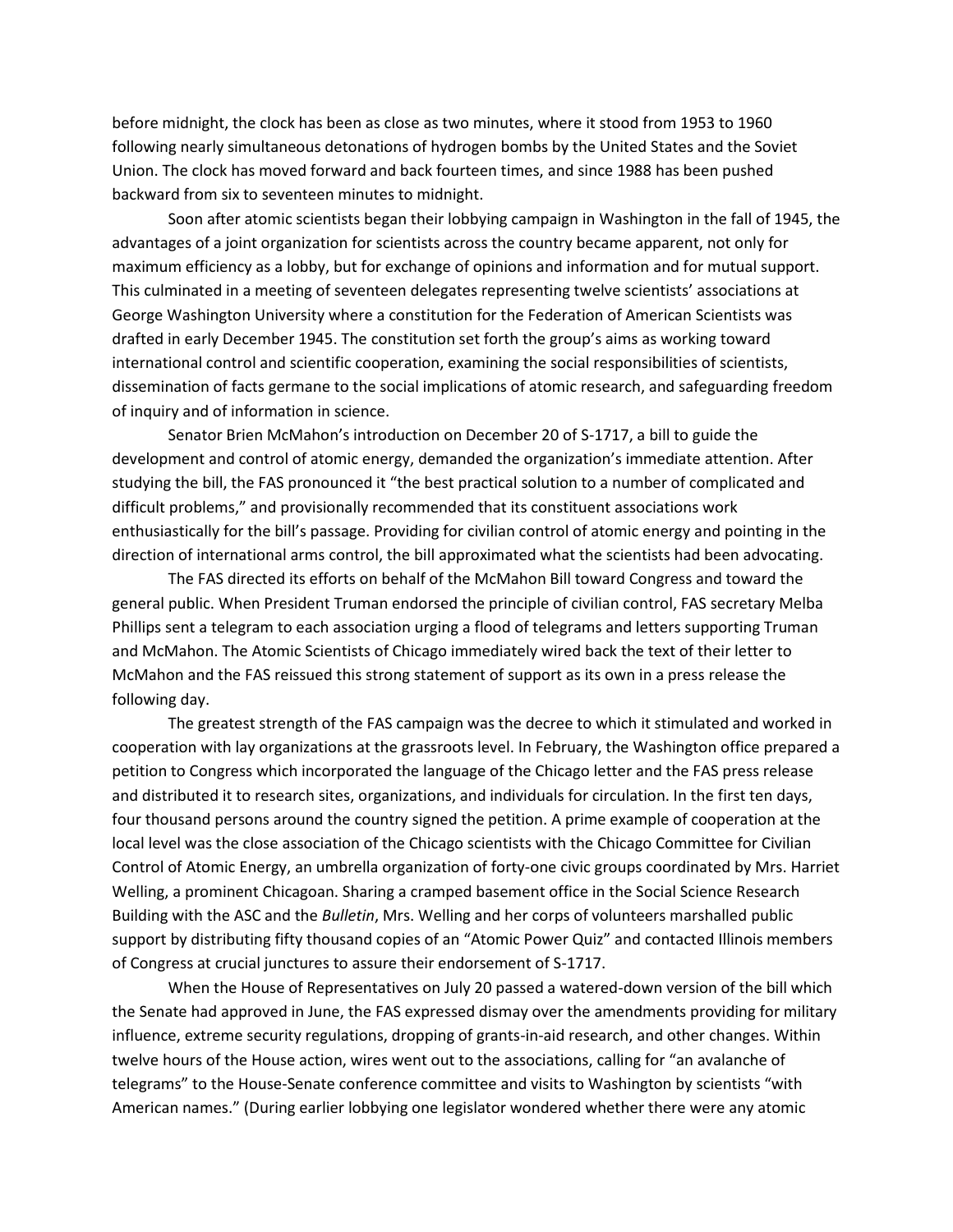scientists with American names, prompting the FAS's response.) Senate conferees finally gave ground on points deemed important by the scientists, thereby gaining House approval for restoration of key features of the original version.

Expressing satisfaction with the passage of the McMahon Act and establishment of the civilian Atomic Energy Commission, Goldsmith and Rabinowitch of the *Bulletin* conveyed scientists' gratitude to Senators McMahon and Arthur Vandenberg and to the lay organizations which had helped to rally public opinion. But they warned that "The only way to prevent the threat to peace stemming from the accumulation of atomic explosives is by placing the control of all fissionable materials in an international agency . . . or else to outlaw the fabrication of such materials together with that of bombs."

1. Naval seaman's guard at Stagg field, 1942.

Radio and Signal School students marching on 57<sup>th</sup> Street, summer 1942. In the background is the south tower of the west stands, where physicists were beginning work on construction of the nuclear pile.

2. Herbert L. Anderson, "Measurements in Chain Reaction Pile," notes from laboratory notebook, December 1, 1942.

-

-

3. Artist's drawing of CP-1, 1946

4. Graphite from CP-1

5. "Neutron Intensity in the Pile as Recorded by a Galvanometer," December 2, 1942.

6. Arthur H. Compton, ca. 1940.

-

7. Fragment of Stagg Field Wall.

8. Metallurgical Project, "Report for Month Ending December 15, 1942." Enrico Fermi's report for his work group said simply, "The chain reacting structure has been completed on December 2 and has been in operation since then in a satisfactory way."

-

9. CP-1 under construction, November 1942. Photo shows the 19<sup>th</sup> layer of graphite blocks, partially covering the 18th layer with inlaid slugs of uranium.

10. Enrico Fermi, U.S. certificate of naturalization, 1944.

11. Graphite from CP-1.

12. Model of CP-1.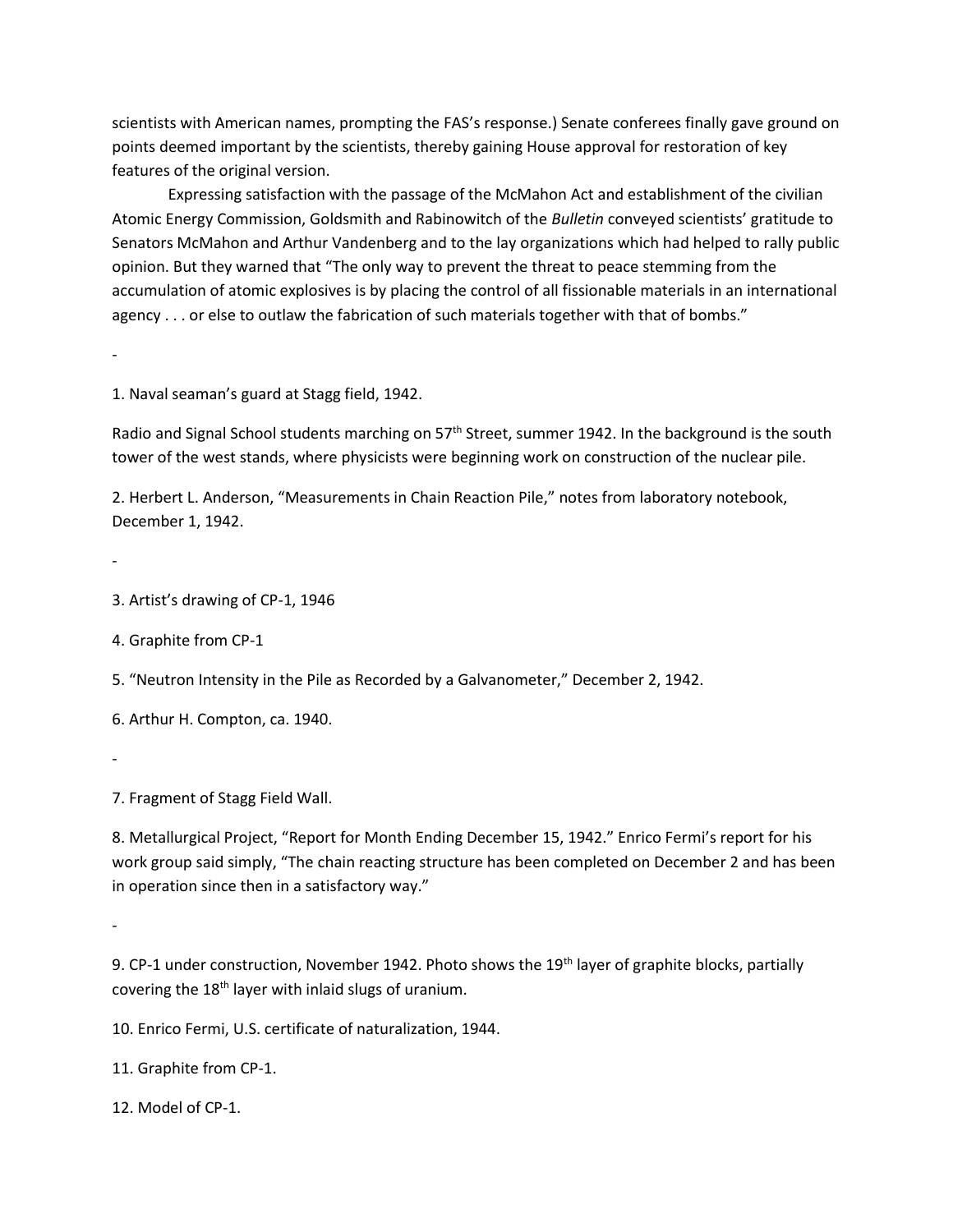1. James Franck, undated.

-

-

Franck Committee Report, June 1945.

2. Fused sand from atomic test site, Alamogordo, New Mexico.

Samuel K. Allison, Alamogordo notebook, July 1945.

3. Eugene Rabinowitch, notes from Metallurgical Laboratory staff meeting, August 7, 1945.

4. Leo Szilard, undated.

Leo Szilard, "An Attempt to Define the Platform for Our Conversations with Members of the Senate and House of Representatives," September 7, 1945.

5. John A. Simpson to Atomic Scientists of Chicago, telegram, December 5, 1945.

6. Atomic Scientists of Chicago, Editorial and Records Committee, memo to "All Scientific Personnel," September 14, 1945.

-

-

7. H.D. Smyth, *A General Account of the Development of Methods of Using Atomic Energy for Military Purposes under the Auspices of the United States Government 1940-1945,* August 1945. The Smyth Report was the first public account to give details of nuclear research conducted during the war.

8. Atomic Scientists of Chicago, *The Atomic Bomb* (Chicago, 1946).

9. The Reverend G. Carlton Story to A.S. Langsdorf, April 10, 1946.

-

-

1. Atomic Scientists of Chicago, Executive Committee minutes, November 24, 1945.

2. "Bulletin Clock" from the office of the bulletin of the Atomic Scientists, ca. 1980.

3. Eugene Rabinowitch, undated.

4. *Bulletin of the Atomic Scientists of Chicago*, Volume 1, Number 1, December 10, 1945.

5. Hyman Goldsmith to John A. Simpson, December 14, 1945.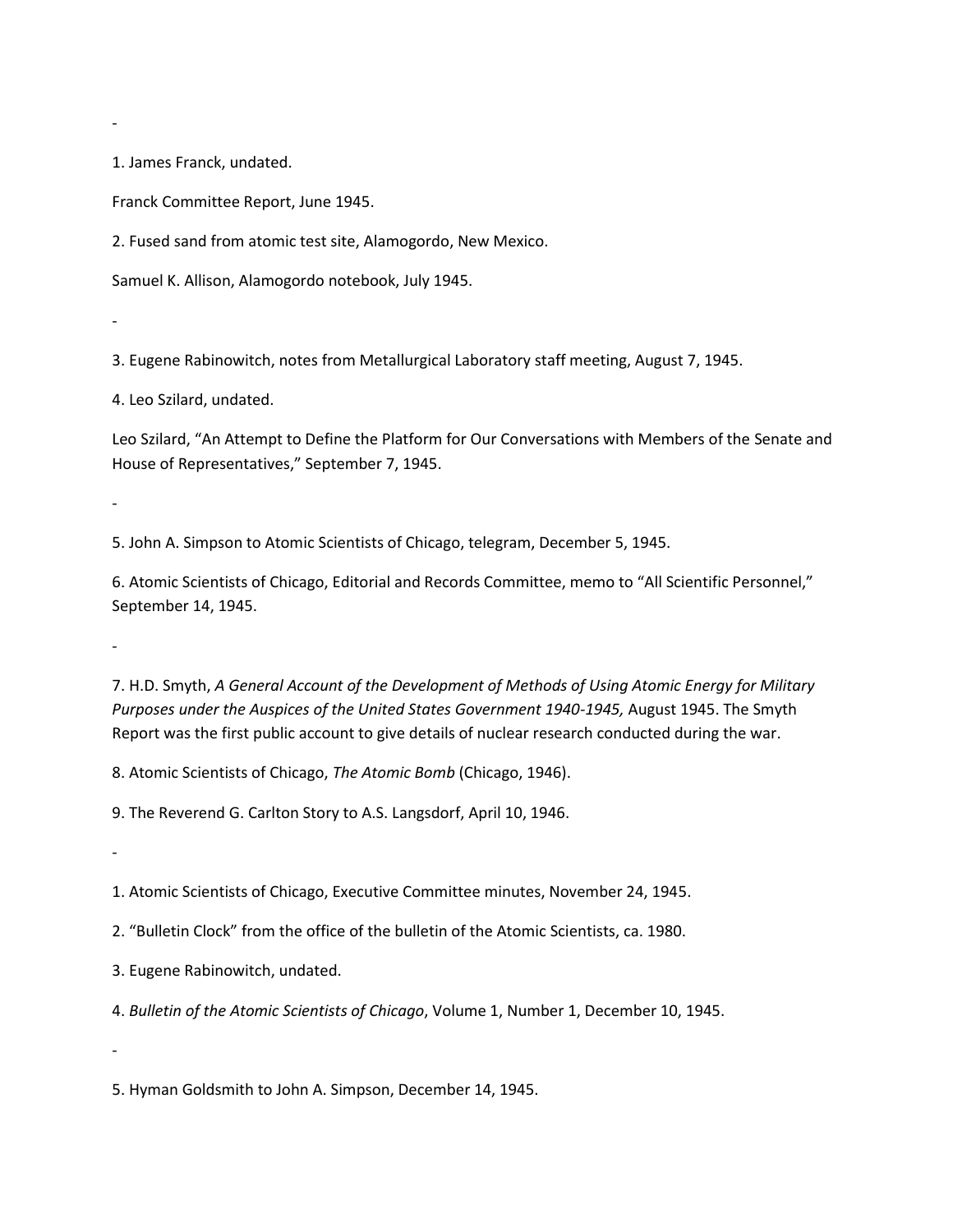6. *Bulletin of the Atomic Scientists*, Volume 1, Number 7, March 15, 1946.

-

7. Harold C. Urey, undated.

*Bulletin of the Atomic Scientists*, Volume 1, Number 8, April 1, 1946.

-

-

8. *Bulletin of the Atomic Scientists*, Volume 3, Number 6, June 1947.

9. Office of the Bulletin of the Atomic Scientists, in former Lorado Taft home, ca. 1970.

1. First pile scientists at the University of Chicago for fourth anniversary observance, December 2, 1946. Back row, left to right: Norman Hilberry, Samuel K. Allison, Thomas Brill, Robert G. Nobles, Warren Nyer, and Marvin Wilkening. Middle row: Harold Agnew, William Sturm, Harold Lichtenberger, Leona W. Marshall, and Leo Slizard. Front row: Enrico Fermi, Walter H. Zinn, Albert Wattenberg, and Herbert L. Anderson.

Herbert L. Anderson at the "Council Tree," 1976. Manhattan Project scientists often met under this elm in front of Eckhart Hall for informal conversations, where they were free to talk without fear of being overheard.

2. Paperweight from the 170-inch synchrocyclotron, inscribed to William B. Harrell, 1951.

3. Federation of American Scientists, organizational meeting minutes, December 7-8, 1945.

-

4. Federation of Atomic Scientists, "S.1717," evaluation of McMahon bill, December 1945.

McMahon Bill, 1946.

5. Atomic Scientists of Chicago, Executive Committee minutes, December 1, 1945.

6. B. T. Feld to Federation of Atomic Scientists, telegram, February 4, 1946.

-

7. Federation of American Scientists, press release, February 8, 1946.

8. Chicago Committee for Civilian Control of Atomic Energy, Atomic Power Quiz, 1946.

-

9. W. Higinbotham to Aaron Novick, telegram, July 21, 1946.